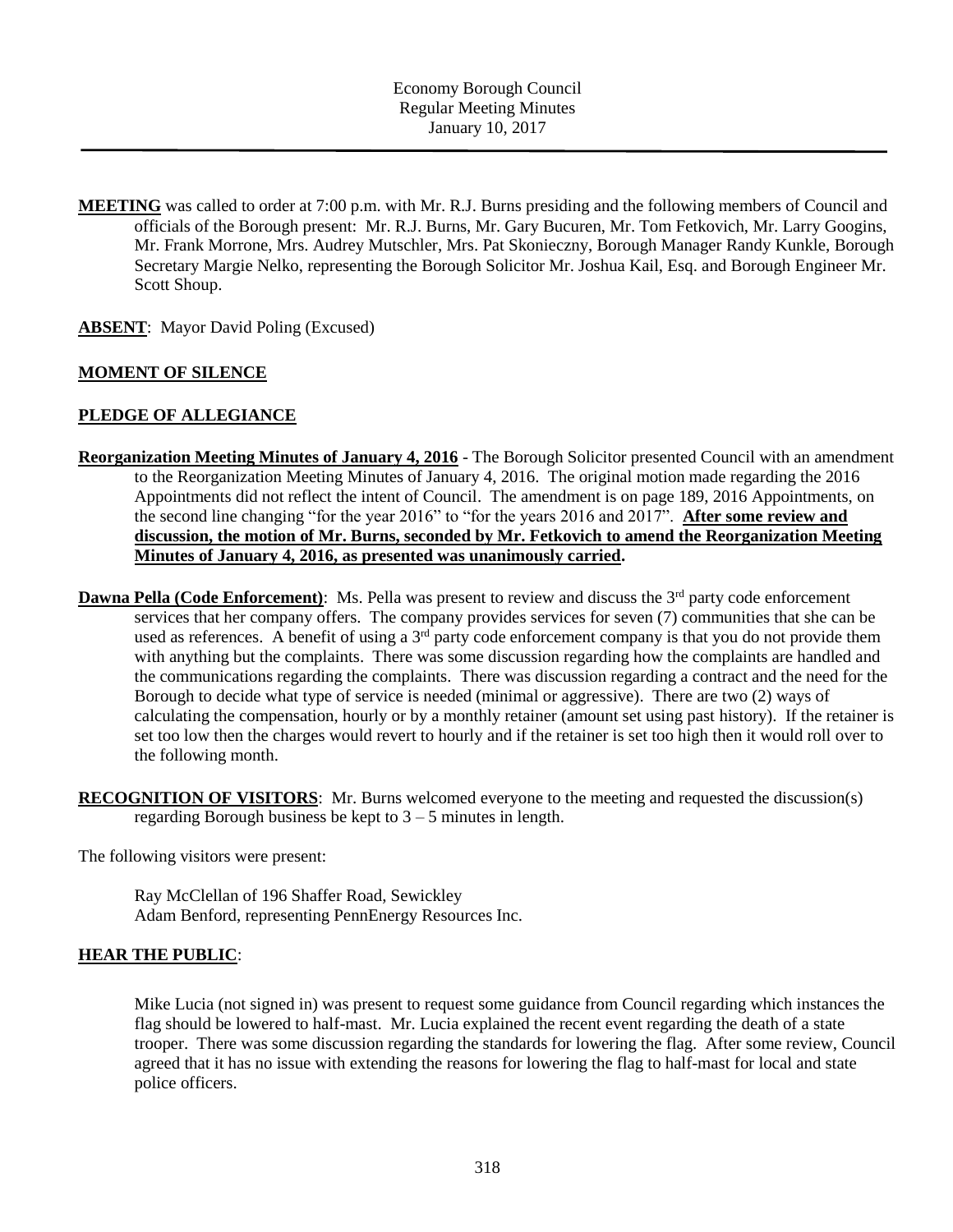Butch Thompson (not signed in) was present to express his opinion on Council moving forward with a 3<sup>rd</sup> party code enforcement service and his concerns regarding the possibility of the Ordinance needing updated.

Roger Kowal (not signed in) was present to request an update regarding the paving of Concord Church Road. The Borough Solicitor stated that this issue will be discussed in executive session.

JoAnn Borato (not signed in) was present to review her opinion of the Concord Church Road issue. Mrs. Borato expressed concerns regarding county documentation and documentation on social media regarding the Mayor selling his house and now residing in Florida. There was some discussion regarding the process of appointing a new Mayor and the annual Statement of Financial Interests. The Borough Solicitor requested any documentation available to support the Mayor possibly not residing within the Borough. Mrs. Borato stated she would forward the documents via email.

Adam Benford, representing PennEnergy Resources Inc., was present to extend an invitation to all local first responders and Borough Council for a First Responder Training on January 16, 2017 at 6 p.m. at the Big Knob Grange.

- **MINUTES** of the Regular Meeting held on November 29, 2016, were presented to Council. **After some review and discussion, the motion of Mr. Morrone, seconded by Mr. Bucuren to approve the Regular Meeting Minutes of November 29, 2016, as presented was unanimously carried.**
- **MINUTES** of the Regular Meeting held on December 20, 2016, were presented to Council. Two (2) amendments to page 310, replacing "Mr. R.J. Burns" with "Mr. Larry Googins" as presiding over the meeting and replacing "Mr. R.J. Burns" with "Mr. Larry Googins" welcoming everyone to the meeting, were presented to Council. **After some review, the motion of Mrs. Mutschler, seconded by Mr. Morrone to approve the Regular Meeting Minutes of December 20, 2016, as amended was unanimously carried with the exception of Mr. Burn who abstained due to he was not present at the meeting.**

**FINANCE COMMITTEE**: Mr. Bucuren, Chairperson of the Finance Committee, reviewed the Bills Payable, prior to the meeting, entered December 21, 2016 through January 10, 2017, in the amount of \$66,842.98 from the General Fund and in the amount of \$1,178.43 from the Highway Aid (Liquid Fuels) Fund were presented to Council for review. **After some review, the motion of Mrs. Mutschler, seconded by Mr. Burns to approve the List of Bills Payable was unanimously carried.**

#### General Fund

| 12/30/2016 | 25402 | Cargill, Incorporated               | Salt-PW                                         | 19,775.27 |
|------------|-------|-------------------------------------|-------------------------------------------------|-----------|
| 01/10/2017 | 25403 | <b>ADT Security Services</b>        | Monthly Security Service-Boro, PW               | 89.16     |
| 01/10/2017 | 25404 | Aflac                               | Employee ACC Insurance                          | 175.11    |
| 01/10/2017 | 25405 | Allied Adjustors, Inc.              | 2017 Bulletin Dues-Pol                          | 250.00    |
| 01/10/2017 | 25406 | Amcom Office Systems, Inc.          | Monthly Copier Maintenance-Pol                  | 19.39     |
| 01/10/2017 | 25407 | <b>Animal Control Services</b>      | Animal Control Service Fee                      | 550.00    |
| 01/10/2017 | 25408 | Bauman Office Plus                  | Misc Office Supplies-Pol                        | 87.80     |
| 01/10/2017 | 25409 | Beaver County Times-Newspapers Inc. | Legal Ad-Council Meeting Date Change/Reschedule | 85.85     |
| 01/10/2017 | 25410 | Bob Sumerel Tire Co., Inc.          | Tire Service-PW                                 | 711.80    |
| 01/10/2017 | 25411 | Cintas                              | Misc. Medical Supplies-Pol                      | 64.30     |
| 01/10/2017 | 25412 | Clean Care, Inc.                    | Floor Mat Service-Pol                           | 95.57     |
| 01/10/2017 | 25413 | Columbia Gas                        | Monthly Gas Service                             | 518.00    |
| 01/10/2017 | 25414 | Comcast 0029740                     | Monthly Internet/Phone Service-Pol              | 467.20    |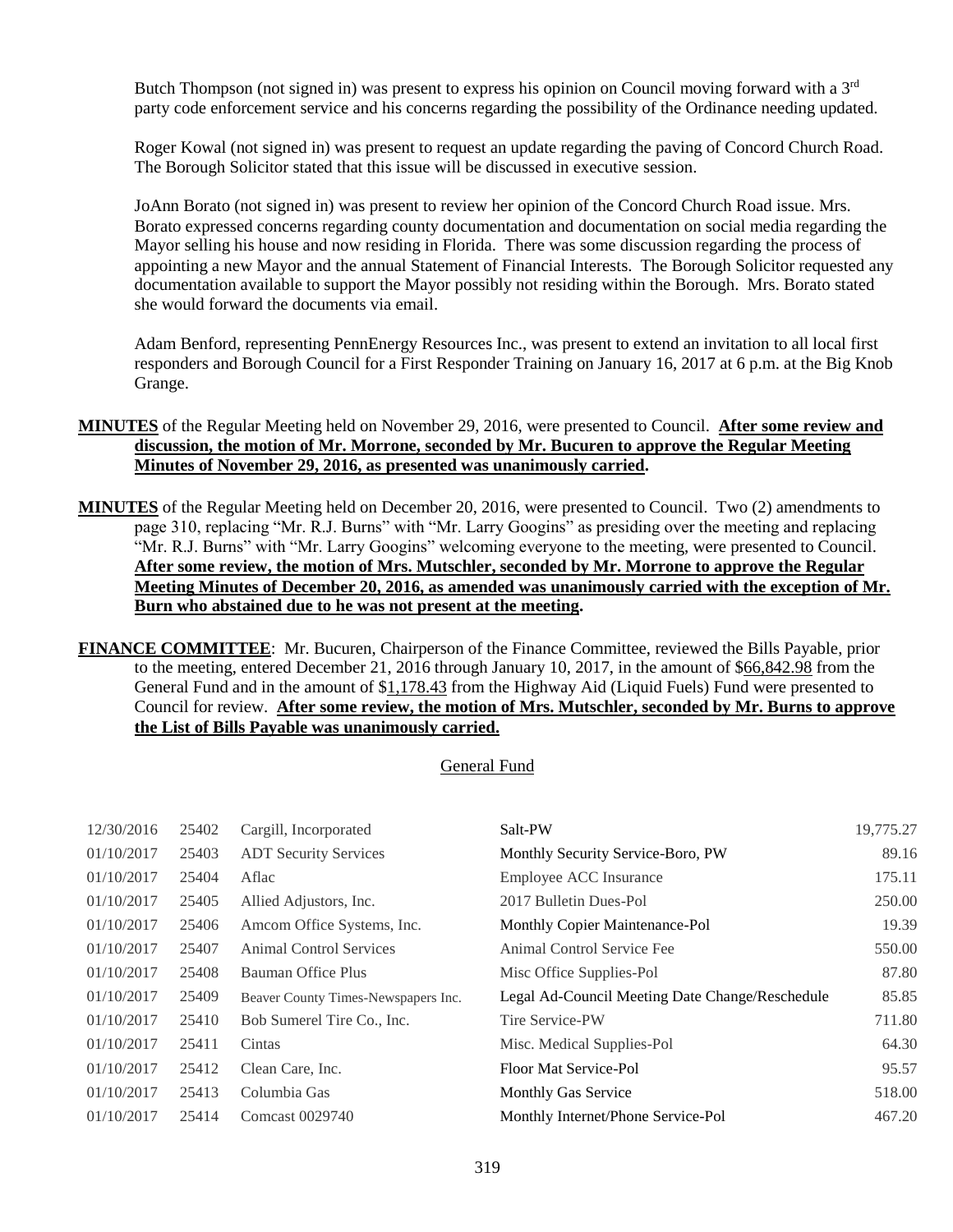| 01/10/2017 | 25415 | Coverall North America, Inc.            | Monthly Cleaning Services-Admin, Pol, PW     | 739.00    |
|------------|-------|-----------------------------------------|----------------------------------------------|-----------|
| 01/10/2017 | 25416 | DCED Loan Acct-Commonwealth of PA       | 2017 1st Qtr. DCED Loan-Salt Shed            | 2,764.55  |
| 01/10/2017 | 25417 | Dr. David E. Levit                      | Psychological Evaluation-Pol                 | 300.00    |
| 01/10/2017 | 25418 | Duquesne Light Company                  | Monthly Electric Service                     | 1,314.53  |
| 01/10/2017 | 25419 | Economy Metals, Inc.                    | Vehicle Repair Service-PW                    | 266.00    |
| 01/10/2017 | 25420 | FNB Commercial Credit Card              | Misc. Purchases-Admin/Pol                    | 587.98    |
| 01/10/2017 | 25421 | Galls LLC                               | Uniform Expenses-Pol                         | 127.96    |
| 01/10/2017 | 25422 | Iron City Workplace Services            | Uniform/Rug Services-PW                      | 501.06    |
| 01/10/2017 | 25423 | JC Ehrlich Co., Inc.                    | Pest Control Services-Admin, Pol             | 84.98     |
| 01/10/2017 | 25424 | Kifer, Terry                            | 2016 Boot Allowance                          | 100.00    |
| 01/10/2017 | 25425 | Kunkle, Randy S.                        | 2016 Mileage Reimbursement-Mgr.              | 76.84     |
| 01/10/2017 | 25426 | LCA-Lease Corporation of America        | Telephone Leasing-Pol                        | 241.28    |
| 01/10/2017 | 25427 | Markl Supply Company, Inc.              | Uniform Expenses-Pol                         | 360.25    |
| 01/10/2017 | 25428 | <b>MDIA</b>                             | <b>Building Permit Inspections</b>           | 1,374.12  |
| 01/10/2017 | 25429 | MGSoft-Net, Inc.                        | Troubleshoot Computer System-Admin           | 40.00     |
| 01/10/2017 | 25430 | Mitel Cloud Services                    | Telephone Services-Admin, CEO, PW            | 278.75    |
| 01/10/2017 | 25431 | Napa-Station Auto Parts                 | Vehicle Repair Parts-PW                      | 249.77    |
| 01/10/2017 | 25432 | Nationwide Employee Benefits            | Group Life Insurance Coverage-Admin, PW      | 416.14    |
| 01/10/2017 | 25433 | Occidental Life Insurance Co of NC      | Employee Paid Life Insurance                 | 79.14     |
| 01/10/2017 | 25434 | <b>PGH Networks</b>                     | Telephone Maintenance-Pol                    | 99.00     |
| 01/10/2017 | 25435 | Pitney Bowes Global Financial Svcs, LLC | 2016 4th Qtr. Lease Rental-Admin             | 168.30    |
| 01/10/2017 | 25436 | Reed Oil Company                        | Diesel Fuel-PW                               | 2,122.10  |
| 01/10/2017 | 25437 | Reliance Standard Life Insurance        | Group Life Insurance Coverage-Pol            | 343.20    |
| 01/10/2017 | 25438 | Shoup Engineering Inc.                  | <b>Engineering Services</b>                  | 318.50    |
| 01/10/2017 | 25439 | Shultz Ford Lincoln Inc.                | Vehicle Repair Parts-PW                      | 433.89    |
| 01/10/2017 | 25440 | Stanley's Economy Auto Supply Inc.      | Vehicle Repair Parts/Services-Pol            | 157.75    |
| 01/10/2017 | 25441 | <b>Staples Advantage</b>                | Misc. Office Supplies-Admin/CEO              | 167.88    |
| 01/10/2017 | 25442 | Tomaszewski, Raymond                    | Mileage Reimbursement-CEO                    | 31.05     |
| 01/10/2017 | 25443 | Verizon S0007576-Business               | Monthly Telephone Service-Admin              | 71.66     |
| 01/10/2017 | 25444 | Verizon Wireless-220027085-Laptop       | Monthly Telephone Service (Laptop)-Pol       | 501.93    |
| 01/10/2017 | 25445 | Verizon Wireless-902786759-MainCell     | Mthly Cellphone Service-Admin, PW, CEO, Fire | 192.12    |
| 01/10/2017 | 25446 | Vi-HAUS                                 | 2017 Monthly Hosting Agreement Fees-Pol      | 875.50    |
| 01/10/2017 | 25447 | W. PA Teamsters Emp Welfare Fund        | Monthly Health Insurance-Admin, PW, Pol      | 28,568.30 |
|            |       |                                         |                                              | 66,842.98 |

#### Highway Aid Fund

| 01/10/2017 | 125 | Duquesne Light Company | Mthly Electric Service-Celestial Dr., Satellite Dr. | 1.178.43 |
|------------|-----|------------------------|-----------------------------------------------------|----------|
|            |     |                        |                                                     | 1.178.43 |

**ORDINANCE COMMITTEE**: Mrs. Mutschler, Chairperson of the Ordinance Committee, reported that the Bee Keeping Ordinance, the Mobile Home Park Amendment Ordinance and the Solar Panel Ordinance all require advertising twice before adoption. Therefore, these Ordinances are being held until the Public Hearings scheduled for January 24, 2016.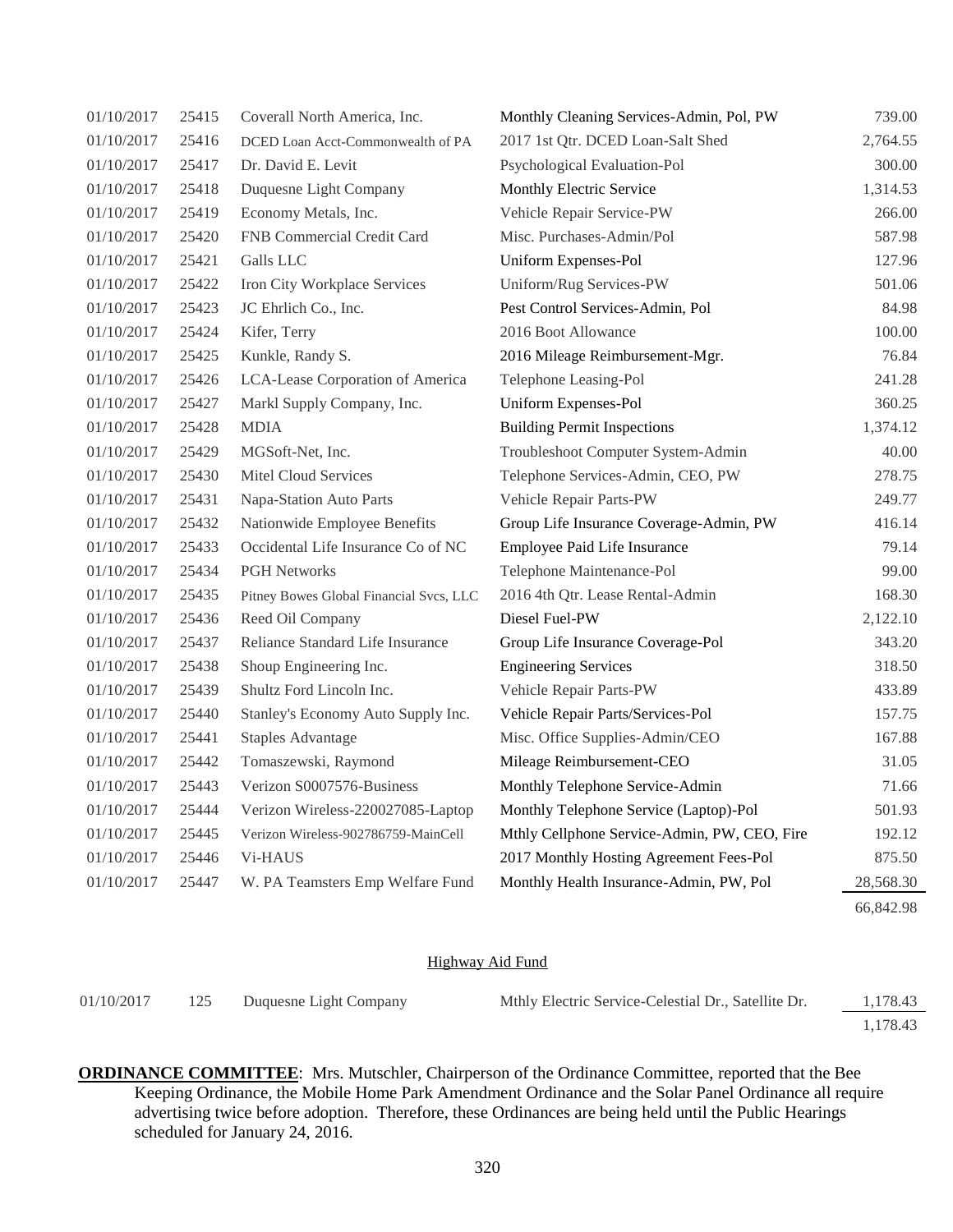# **PARKS and RECREATION COMMITTEE**: No Report.

# **PROPERTY and BUILDING COMMITTEE**: No Report.

**PUBLIC SAFETY COMMITTEE**: Mr. Googins, Chairperson of the Public Safety Committee, stated that the only item to discuss is an employment agreement for the police secretary which will be discussed in executive session with no vote.

# **PUBLIC WORKS (PW) COMMITTEE**: No Report.

# **MAYOR'S REPORT**: No Report.

**SOLICITOR'S REPORT:** The Borough Solicitor presented Council with updates regarding the following issue(s).

- 1. Skonieczny Lawsuit No update at this time.
- 2. Beaver County Emergency Services Unit (ESU)/Anti-Drug Task Force Agreement There have been some issues regarding the legal language in the ESU Agreement. A meeting has been scheduled for January 11, 2017 for Borough and Township Solicitors with the County.
- 3. Personnel Matters Updates regarding a fact finding for Concord Church Road and a future retirement (with a possible vote) will be presented to Council in executive session.
- **ENGINEER'S REPORT** The Borough Engineer presented Council with an update regarding the traffic signal installation at the location of Conway Wallrose Road and Dunlap Hill. The Borough Engineer stated that that contractor is drilling for the foundations of the poles. Mr. Burns asked if there is a finish date. The Borough Engineer stated that there is not a final date but perhaps March or April of 2017.

#### **OLD BUSINESS**:

- 1. 2017 Tax Ordinance No. 459 An Ordinance fixing the tax rate of 13.5 Mills for the fiscal year 2017 was presented to Council for review. There was some discussion regarding the Mayor signing the Ordinance. **After some review and discussion, the motion of Mr. Burns, seconded by Mr. Googins to adopt Ordinance No. 459 fixing the tax rate of 13.5 Mills for the fiscal year 2017 was unanimously carried**.
- 2. Borough Building Window Replacements A quote, in the amount of  $$2,346.00$ , was received from Thermo Twin to replace the remaining windows in the Borough Building, excluding the glass door in the Council Chambers, was presented to Council for review. The Borough Manager stated that the work completed by Thermo Twin on the other Borough Building windows went very well. The Borough Manager recommended using Thermo Twin to replace the remaining windows by paying a deposit of \$575.00 and signing the agreement. **After some review and discussion, the motion of Mr. Morrone, seconded by Mr. Googins to retain Thermo Twin to replace the remaining windows in the Borough Building was unanimously carried.**
- 3. Vehicle Damage (2010 Crown Victoria) The Borough Manager presented Council with an update regarding this matter, which is still on hold.
- 4. Vehicle Damage (2014 Ford Explorer) The repairs to the 2014 Ford Explorer is on the schedule with R & S Auto Body & Custom Cars to be completed and the Borough office has received the check for the repairs less the deductible.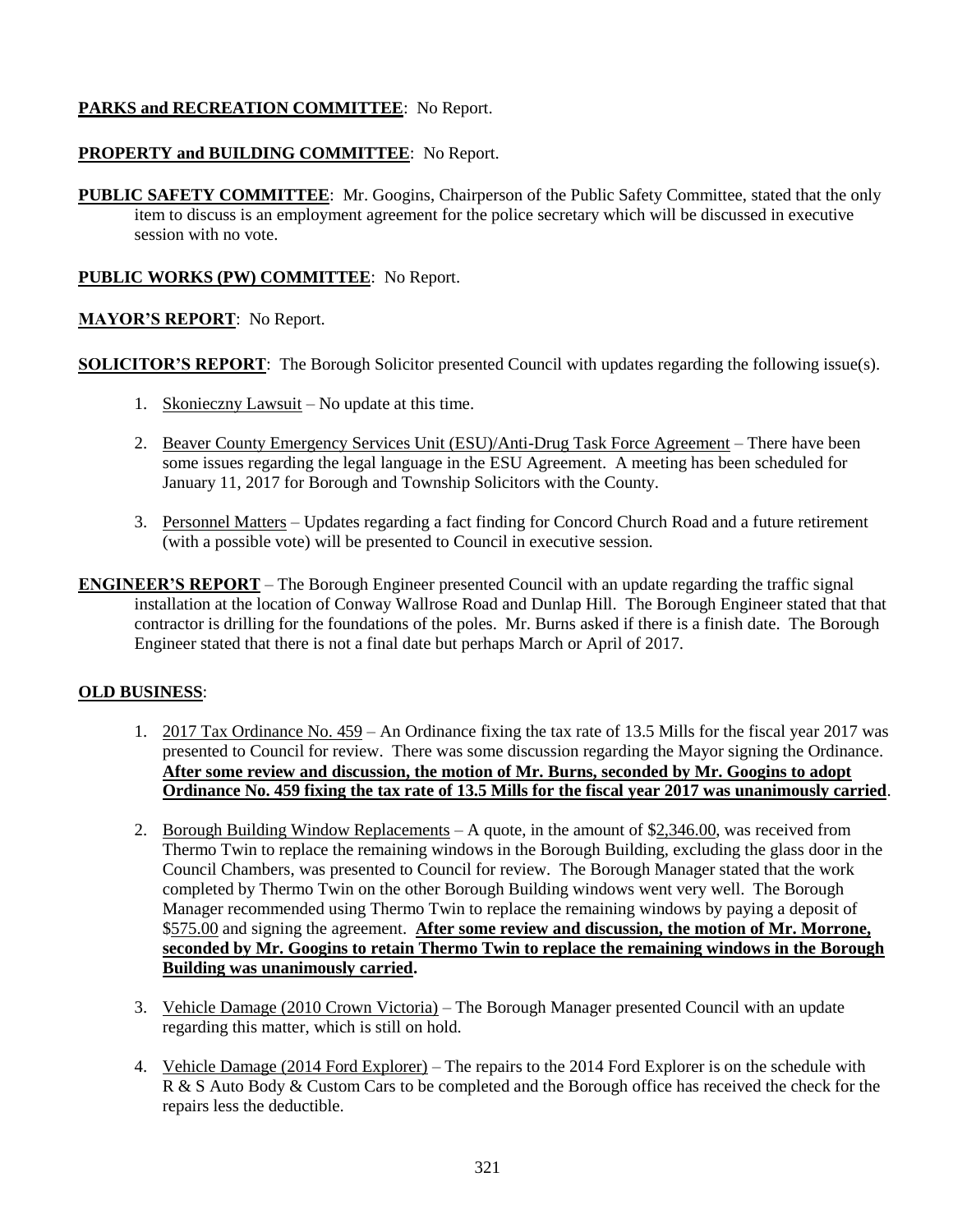- 5. Fee Resolution This matter is still on hold due to input from the Planning Commission has not yet been received.
- 6. Vehicle Insurance Deductibles Mrs. Mutschler stated that after reading the policy presented to Council, that nowhere in the policy does it state we cannot change our deductible. The Borough Manager stated he would ask the insurance company to provide the section of the policy that states the Borough cannot change its deductible. There was some discussion regarding the average number of deer hit by Borough owned vehicles a year.
- 7. Non-organized Employee Resolution This matter is still on hold and will be distributed to Council for review.
- 8. Borough of Economy Map Brochure Mrs. Mutschler asked where we stand with a map brochure for the Borough and that a contract from Municipal Publishers was received. The Borough Manager stated that he had sent out a request to the department heads and other people who would be able to offer informational input but does not recall receiving any input. The Borough Manager stated that this matter can be put back on the list. There was some discussion regarding the cost of the publication and the ad revenue.
- 9. 2015 Borough Audit (Maher Duessel) Mrs. Mutschler stated that there were a lot of recommendations made by the Borough Auditor and that Council needs to read them and move on them.
- 10. Code Enforcement Officer's (CEO) Inspection Report Mrs. Skonieczny expressed concerns regarding the Code Enforcement Officer's report. The Borough Manager stated that the CEO has been instructed to let the residents and/or contractors choose the company they want to use by distributing both BIU and MDIA application packets.

# **NEW BUSINESS**:

- 1. Public Work Position This matter will be postponed until after discussion in executive session.
- 2. Shaffer Plan of Lots This subdivision proposes to redraw the parcel boundary line between two (2) adjacent vacant lots on Conway Wallrose Road owned by Mr. & Mrs. Lloyd Shaffer. The proposed subdivision will remove 1.260 acres from Lot No. 2. In doing so, Lot No. 1 will become a 5.101 acre lot and Lot No. 2 will become a 4.368 acre lot. The Borough Manager stated that the Borough Planning Commission has reviewed the subdivision and recommended approval. **After some review and discussion, the motion of Mrs. Mutschler, seconded by Mr. Bucuren to approve the Shaffer Plan of Lots Subdivision was unanimously carried.**

#### **OTHER BUSINESS**: None

**EXECUTIVE SESSION:** Mr. Burns requested Council go into Executive Session regarding personnel matters with a possible vote, at 7:57 p.m., as per the motion of Mr. Burns, seconded by Mr. Morrone.

On the motion of Mr. Googins, seconded by Mr. Burns to reconvene at 9:05 p.m. was unanimously carried.

Upon re-entering the public meeting, the following item was reviewed.

#### Public Works Department Position – **After some review and discussion the motion of Mr. Burns, seconded by Mr. Morrone to authorize advertising for a position on the Public Works Department unanimously carried.**